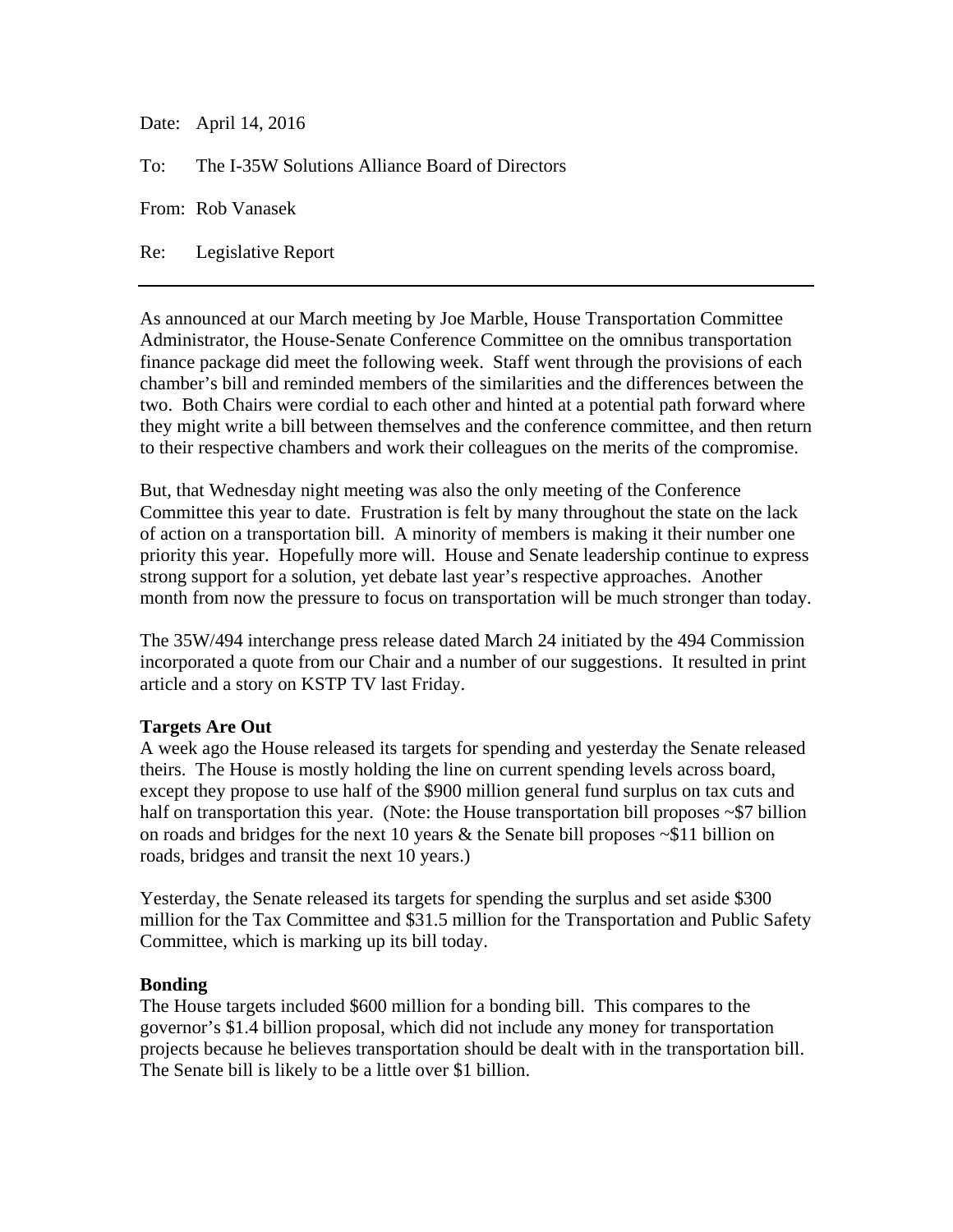On March 21, the House Transportation Committee acted on a procedural motion that laid over the 55 bills heard in informational hearings on April 22 and April 23, 2015. These bills were laid over for possible inclusion in the capital investment bill (or a omnibus transportation policy and finance bill). There was no testimony taken. We support the following bills from that list:

HF313 (Lenczewski/Anderson, C.) I-35W and I-494 interchange improvement funding provided, and money appropriated.

HF2221 (Slocum) Richfield; 77th Street underpass at Highway 77/Cedar Avenue funding provided, bonds issued, and money appropriated.

HF2155 (Peterson) Dakota and Hennepin Counties; I-35W bridge over the Minnesota River replacement funding provided, bonds issued, and money appropriated.

HF1137 (Hornstein) Minneapolis; Lake Street Transit Station funding provided, bonds issued, and money appropriated.

## **Orange Line and Lake St Interchange**

Due to the administration pushing a comprehensive transportation package, which includes a sales tax component addressing transit capital costs, there have not been bills introduced for transit capital needs as has been done in past sessions. We have taken the lead in addressing this need by introducing our own bill to fund the Orange Line via bonding chief authored by Representative Jon Koznick from Lakeville:

HF3833 Metro Orange Bus Rapid Transit line funding provided, bonds issued, and money appropriated.

Representatives Roz Peterson (R-Lakeville), Frank Hornstein (D-Minneapolis), Sandy Masin (D-Eagan), Brian Daniels (R-Fairbault), Drew Christensen (R-Burnsville), Raymond Dehn (D-Minneapolis) are coauthors.

Our Senate chief author is Senator Melissa Wiklund (D-Bloomington), and co-authors are Senator Jim Carlson (D-Eagan) and Senator Dan Hall (R-Burnsville).

In addition to the co-authors above, we have met with: Transportation Chair Tim Kelly (R-Redwing) Transportation Vice-Chair John Petersburg (R-Waseca) Capital Investment Chair Paul Torkelson (R-Hanska) Representative Chad Anderson (R-Bloomington) Representative David Bly (D-Northfield) Senator Dave Thompson (R-Lakeville)

We will be meeting with: Majority Leader Tom Bakk (D-Cook) Transportation Chair Scott Dibble (D-Minneapolis)